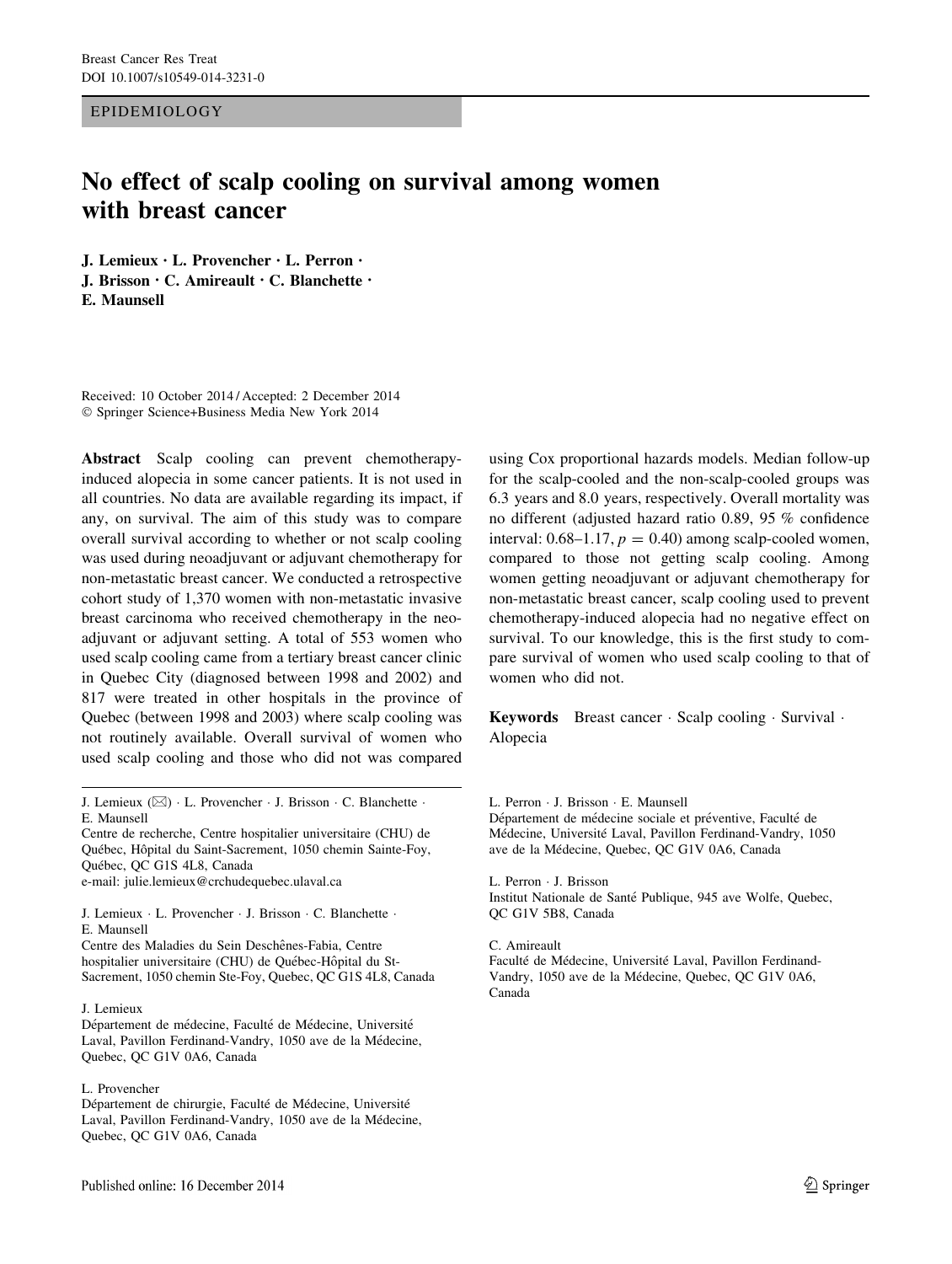## Introduction

Chemotherapy-induced alopecia is a common side effect of chemotherapy given in the neoadjuvant or adjuvant setting to women with breast cancer. Even though hair usually grows back after chemotherapy, hair loss is a side effect that is distressing for women and its impact on various aspects of women's lives is underestimated by doctors and nurses [\[1](#page-5-0), [2](#page-5-0)]. Alopecia can be permanent in a minority of patients [[3\]](#page-5-0).

Scalp cooling can be used to decrease the likelihood of total or partial alopecia  $[4, 5]$  $[4, 5]$  $[4, 5]$  $[4, 5]$ . The cooling device is installed a few minutes before chemotherapy starts and left in place for an additional 60–90 min after chemotherapy completion. From the Dutch scalp-cooling registry, the proportion of women who did not need to wear a wig or head cover after scalp cooling varies between 33 and 94 % except in the case of taxane/anthracycline combination regimens, after which only 8–29 % of women did not need to wear a wig or head cover [\[6](#page-5-0)]. Without scalp cooling, the vast majority of women getting chemotherapy for breast cancer will experience complete alopecia as a result. Scalp cooling use is quite variable from one country to another: it is routinely offered in many European countries, but rarely is in North America given that scalp cooling systems are not approved by the U.S. Food and Drug Administration (FDA).

With respect to safety, there might theoretically be an increased risk of scalp metastasis because of the postulated decreased chemotherapy activity in the cooled scalp [\[7,](#page-5-0) [8](#page-5-0)]. In a group where scalp cooling was not used, the incidence of scalp metastasis was reported to be 0.5 % in a cohort of 885 breast cancer patients after a median follow-up of over 9 years [[9\]](#page-5-0). Our group published a retrospective cohort study of 644 non-metastatic breast cancer patients where 553 patients used scalp cooling and 87 did not [\[10](#page-5-0)]. We found a risk of scalp metastases of 1.1 % among the patients who got scalp cooling (median follow-up 5.8 years) and 1.2 % (1/87) among those who did not (median follow-up 5.4 years), although this single patient in the latter group had used scalp cooling in the metastatic setting but never in the adjuvant or neoadjuvant setting.

Even though these studies are reassuring, a negative impact of scalp cooling on survival could still be hypothesized. This could occur if scalp cooling, in which less chemotherapy reaches the scalp, resulted in secondary seeding to other organs from dormant cells in the scalp not killed by chemotherapy. To our knowledge, there are no data in the literature comparing the survival of patients who used scalp cooling to that of patients who did not. The objective of the present study was to compare survival in relation to scalp cooling use. We studied overall mortality after scalp cooling among women treated in the adjuvant/ neoadjuvant setting in our centre [[10\]](#page-5-0) and, adjusting for possible confounding factors, compared it to mortality among a cohort of women treated in other centres of the province of Quebec where scalp cooling was not routinely used.

### Methods

### Patients

## Study population

This was a retrospective cohort study based on two cohorts. The first cohort, about which detailed information was previously published [\[10](#page-5-0)] included patients treated at the Centre des Maladies du Sein Deschênes-Fabia (CMSDF). The CMSDF is a specialized breast cancer centre in Quebec City, Quebec, Canada, where scalp cooling is offered routinely. At the CMSDF, there were 2,328 women diagnosed from June  $1<sup>st</sup>$  1998–June 30th 2002, among whom 644 were treated with chemotherapy for a non-metastatic breast cancer. In this cohort, 553 used scalp cooling (86.4 %) and are identified here as ''scalp-cooled''. Scalp cooling methods varied during this time period. Methods used were either a cold cap changed at regular intervals (ice packs or Penguin<sup>®</sup> caps) or a helmet with circulating cold fluids applied on the head before chemotherapy and until 45–90 min after its completion. Information on staging, pathology and treatment received was obtained from our breast cancer database, while information concerning use of scalp cooling was obtained by chart review. Survival information up to October  $31<sup>st</sup>$  2008 was obtained through linkage to the relevant Quebec provincial administrative databases.

The non-scalp-cooled comparison cohort came from a population-based random sample of 2,301 breast cancer patients diagnosed in 1998 and 2003 in the province of Quebec. These women represented approximately 20 % of all new cases of breast cancer diagnosed in Quebec during those years  $[11]$  $[11]$ . These women were part of a study conducted through the *Institut National de Santé Publique du* Quebec (INSPQ) to examine trends over time in diagnosis and treatment of women with breast cancer in the province [\[11](#page-5-0)]. Stratified random sampling was used to identify this group. First, hospitals were stratified according to the volume of breast cancer cases and then in each such stratum, hospitals were randomly selected. Then, patients were randomly selected from each selected hospital in each stratum. Among the 2,301 women selected, 817 received adjuvant or neoadjuvant chemotherapy for a non-metastatic breast cancer in centres other than the CMSDF, and were included in this study as the ''non scalp-cooled''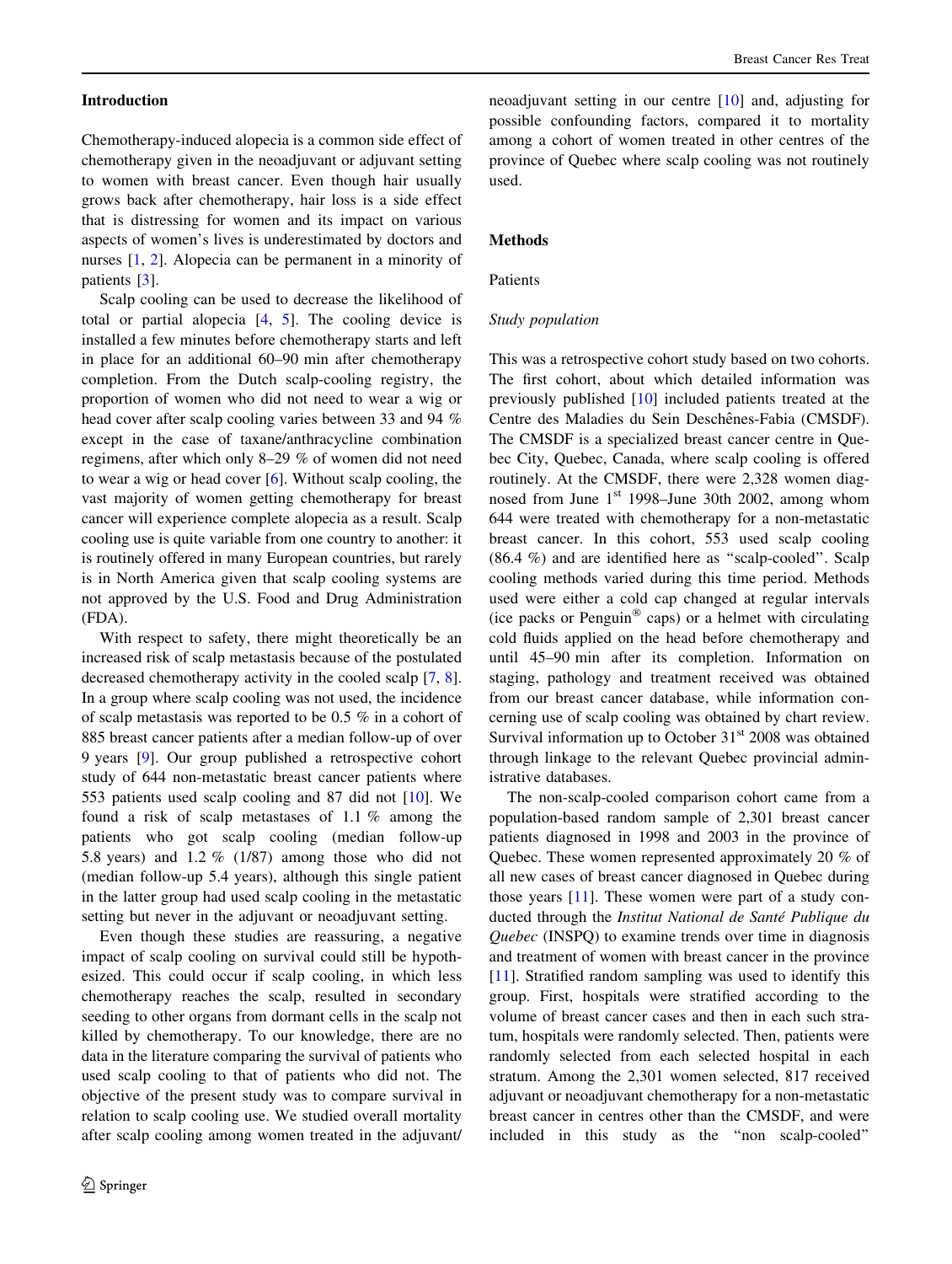comparison group. A survey on scalp cooling use in these other centres found that scalp cooling was only exceptionally or very rarely used. Information on staging, pathology and treatment was obtained through chart review. Survival among these non-scalp-cooled women was available up to May 1st 2009 and was obtained in the same way as for the scalp-cooled group.

The Hôpital du Saint-Sacrement ethics review board approved this study.

## Analysis

Characteristics of scalp-cooled and non-scalp-cooled groups were compared using Chi-square for categorical data and the t test for continuous data. The Cox proportional hazards model was used to calculate unadjusted and adjusted hazard ratios (HRs), and their 95 % confidence intervals (CIs) for overall mortality according to use of scalp cooling [[12\]](#page-5-0). Cox models were adjusted for the following variables: age at diagnosis, stage using the AJCC version 5, grade, presence of lymphovascular invasion, type of chemotherapy, oestrogen receptor status, participation in a clinical trial and timing of chemotherapy given (adjuvant, neoadjuvant). In exploratory analyses, we assessed whether the effect of scalp cooling differed when used in the neoadjuvant or adjuvant setting. Thus, an interaction term between scalp-cooling and neoadjuvant group (that is, the timing of chemotherapy) was included in the models to test whether chemotherapy timing was a modifying factor. Follow-up of women in the scalp-cooled cohort was censored on October 31st 2008, and on May 1st 2009 for those in the non-scalpcooled cohort.

A hazard ratio (HR) 1 indicates that mortality rates in the two groups compared were the same, whereas a  $HR > 1$  or  $HR < 1$  means, respectively, a higher or lower death rate in the scalp-cooled group compared to women in the non-scalp-cooled group. The proportional hazards assumption, where HRs are constant over time, was verified for the exposure variable, scalp cooling versus not, in unadjusted and adjusted models. A  $p$  value  $\leq 0.15$  for the interaction term was considered significant. Finally, sensitivity analyses were conducted comparing the patients treated with scalp cooling [all from a single centre with a high volume of breast cancer (defined as  $\geq 90$  cases per year)], to women in the non-scalp-cooled cohort also treated in high-volume centres. This analysis was conducted to avoid confounding by organisational or qualityof-care factors correlated with the centres' breast cancer case load [\[13](#page-5-0)]. Finally, in an analysis restricted to women not treated with neoadjuvant or adjuvant chemotherapy, we also compared overall mortality of women at the CMSDF to that among women treated in centres other than the

CMSDF. This was done to assess whether observed differences might be attributable to unmeasured centre characteristics rather than to the use of scalp cooling. In these analyses, the reference group was ''Centres other than the CMSDF''. These analyses were conducted for both all women meeting these criteria and in the subset of those treated in large-volume centres.

## Results

A total of 1,370 women were included in the primary analysis (Table [1](#page-3-0)). All scalp-cooled women  $(n = 553)$ were from the CMSDF. The 817 non-scalp-cooled women were distributed as follows in terms of the volume of breast cancer cases per year in the centre where they were treated: 43.1 % from high-volume centres  $(\geq 90 \text{ cases/year})$ , 43.6 % from medium volume (30–89 cases/year) and 13.3 % from low-volume centres  $\langle$  <30 cases/year). The CMSDF, where all the scalp-cooled patients were treated, was a high-volume centre. There were 107 deaths in the scalp-cooled group and 199 in the non-scalp-cooled group. The median follow-up for survival was 6.3 years (range 3.2–10.3) and 8.0 years (range 6.4–10.3) in the scalpcooled and non-scalp-cooled groups, respectively. Women in the scalp-cooled group were more likely to have higher stage tumours, to have oestrogen receptor-positive cancer, to have received first generation types of chemotherapy (AC or CMF) and to have participated in a clinical trial.

All-cause mortality was not significantly different when the scalp-cooled group was compared to the non-scalpcooled group: the crude and adjusted HRs were 0.80 (CI 0.63–1.01) and 0.89 (CI 0.68–1.17), respectively (Table [2](#page-4-0)). When the analysis was limited to high-volume centres, the crude and adjusted HRs were 0.99 (CI 0.73–1.34) and 1.11 (CI 0.77–1.59), respectively.

When we explored the HRs according to timing of chemotherapy, in the adjuvant setting adjusted HRs comparing scalp-cooled women to those who were not were below 1, indicating lower mortality (0.81, CI 0.59–1.12) and above 1 (higher mortality) in the neoadjuvant setting (1.93, CI 0.95–3.93). However, the interaction term testing the effect of scalp cooling for chemotherapy in the adjuvant versus the neoadjuvant setting was not significant (adjusted  $p$ -interaction = 0.19).

Among women who did not receive chemotherapy, the crude and adjusted HRs were 0.71 (0.58–0.86) and 0.99 (0.78–1.25), respectively, when comparing such women from the CMSDF to similar women from other centres in Quebec. In comparisons limited to patients treated in highvolume centres who did not get chemotherapy, the crude HR was 0.80 (0.63–1.03) and the adjusted HR was 1.07 (0.79–1.44) (Table [3\)](#page-4-0).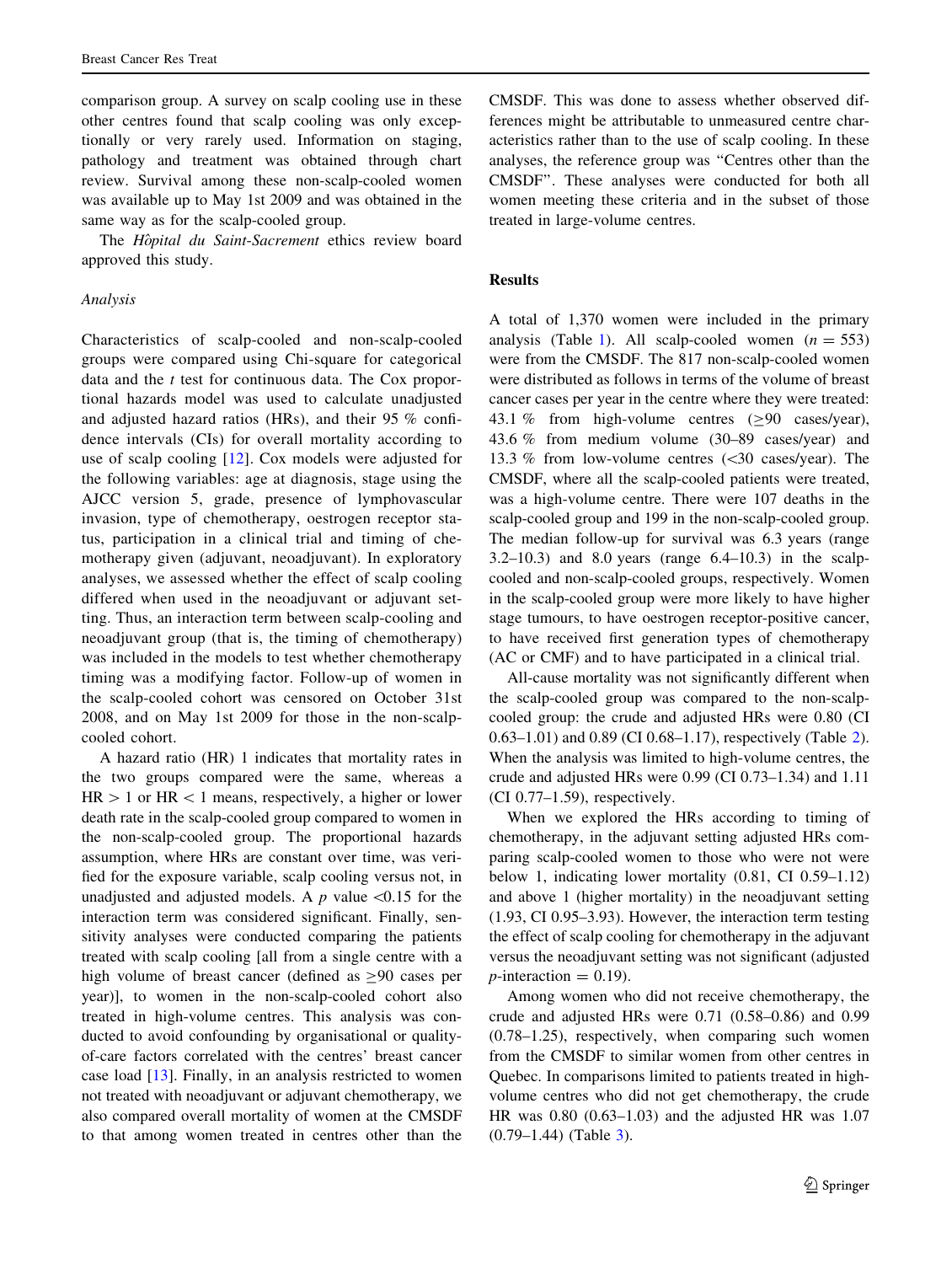<span id="page-3-0"></span>Table 1 Patient breast cancer and treatment characteristics

| Characteristics                           | No scalp cooling<br>$(N=817)$ | Scalp cooling<br>$(N=553)$ | $p$ value |
|-------------------------------------------|-------------------------------|----------------------------|-----------|
| Age at diagnosis (mean in years $+/-SD$ ) | $52.5 \pm 10.9$               | $51.8 \pm 9.6$             | 0.24      |
| Stage*                                    |                               |                            | 0.009     |
| Ι                                         | 206 (26.1%)                   | 115 (20.8%)                |           |
| П                                         | 516 (65.4%)                   | 367 (66.5%)                |           |
| $\mathbf{III}$                            | 67 (8.5%)                     | 70 (12.7%)                 |           |
| Unknown                                   | 28                            | $\mathbf{1}$               |           |
| Grade                                     |                               |                            | 0.11      |
| Ι                                         | 143 (18.4%)                   | 85 (17.6%)                 |           |
| П                                         | 325 (41.8%)                   | 177 (36.7%)                |           |
| Ш                                         | 309 (39.8%)                   | 220 (45.7%)                |           |
| Unknown                                   | 40                            | 71                         |           |
| Lymphovascular invasion                   |                               |                            | 0.0002    |
| Yes                                       | 295 (49.6%)                   | 212 (38.5%)                |           |
| N <sub>o</sub>                            | 300 (50.4)                    | 338 (61.5%)                |           |
| Unknown                                   | 222                           | 3                          |           |
| Hormone receptors (oestrogens)            |                               |                            | 0.0096    |
| Positive                                  | 525 (66.4%)                   | 403 (73.0%)                |           |
| Negative                                  | 266 (33.6%)                   | 149 (27.9%)                |           |
| Not done                                  | 26                            | $\mathbf{1}$               |           |
| Type of chemotherapy                      |                               |                            | < 0.0001  |
| AC or CMF                                 | 339 (46.7%)                   | 338 (61.1%)                |           |
| Anthracyclines**                          | 300 (41.4%)                   | 163 (29.5%)                |           |
| Taxane-based                              | 86 (11.9%)                    | 52 (9.4%)                  |           |
| Unknown                                   | 92                            | $\boldsymbol{0}$           |           |
| Had neoadjuvant chemotherapy              |                               |                            | 0.12      |
| Yes                                       | 75 (9.2%)                     | 65 (11.8%)                 |           |
| No                                        | 742 (90.8%)                   | 488 (88.2%)                |           |
| Adjuvant hormone therapy                  |                               |                            | < 0.0001  |
| Yes                                       | 493 (60.3%)                   | 392 (70.9%)                |           |
| N <sub>0</sub>                            | 324 (39.7%)                   | 161 (29.1%)                |           |
| Participated in a clinical trial          |                               |                            | < 0.0001  |
| Yes                                       | 85 (10.4%)                    | 104 (18.8%)                |           |
| No                                        | 732 (89.6%)                   | 449 (81.2%)                |           |

SD standard deviation; AC doxorubicin, cyclophosphamide; CMF cyclophosphamide, methotrexate, 5-fluorouracil; CEF cyclophosphamide, epirubicin, 5-fluorouracil; CE cyclophosphamide, epirubicin; FEC 5-fluorouracil, epirubicin, cyclophosphamide; FAC 5-fluorouracil, doxorubicin, cyclophosphamide

\* When neoadjuvant chemotherapy was given, the stage was clinical. Staging was based on the AJCC 5th edition

\*\* Anthracyclines chemotherapy corresponds here to the following regimens: CEF, CE, FEC or FAC

## Discussion

To our knowledge, this is the first study comparing mortality among women with non-metastatic breast cancer treated with chemotherapy who used scalp cooling to that of similar women who did not. We found no negative impact on survival for women who used scalp cooling with their chemotherapy.

This study has limitations. Although the total number of patients was large  $(n = 1,370)$  and we had 80 % power to detect a HR of 1.39, our study would have been somewhat underpowered to detect a smaller difference in survival associated with scalp cooling. The study was definitely underpowered for assessing the interaction we explored between scalp cooling and the timing of chemotherapy (neoadjuvant or adjuvant) although we did so because of its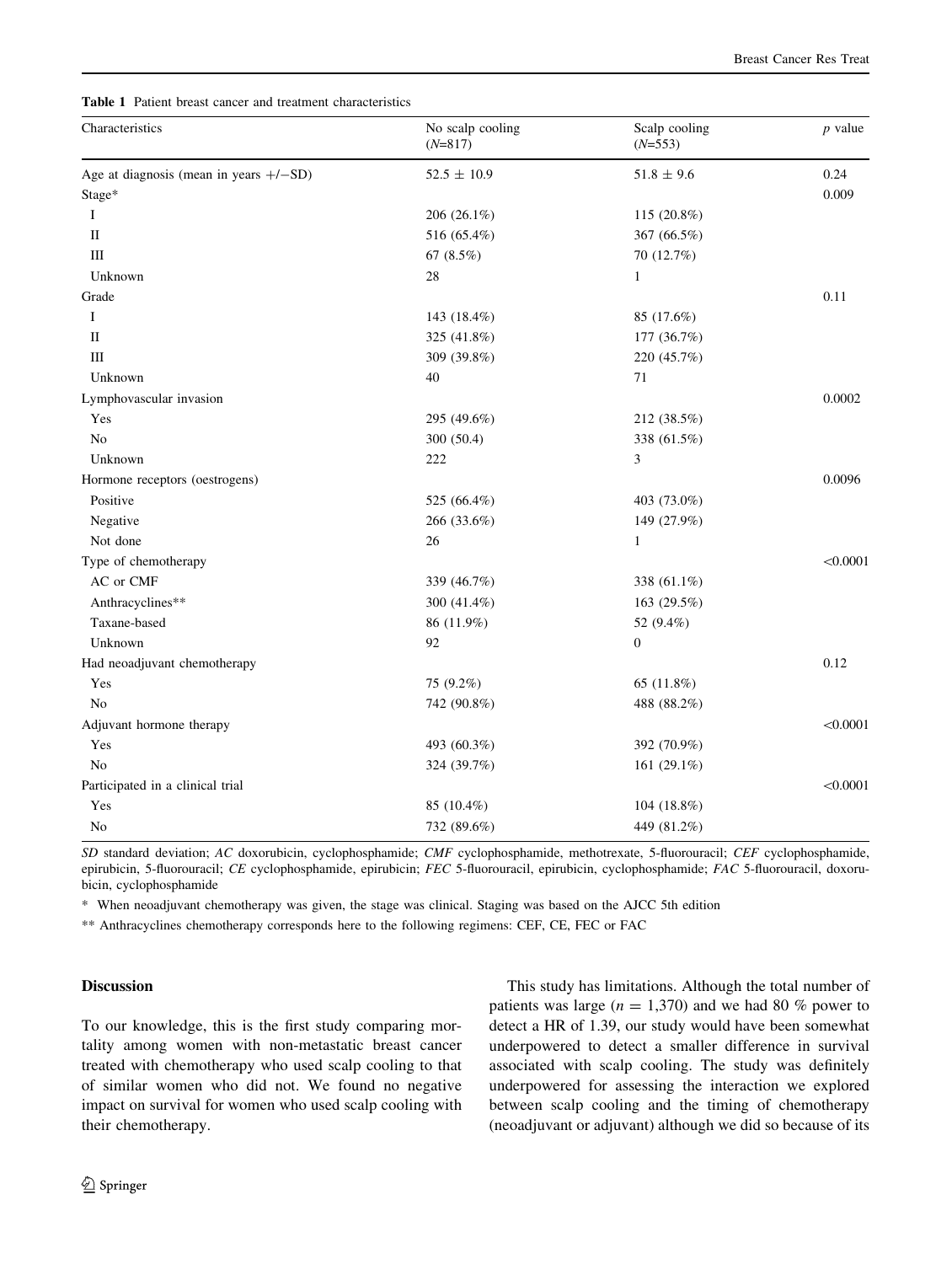<span id="page-4-0"></span>

|  |  |  |  | Table 2 Hazard ratio comparing overall mortality in scalp-cooled and non-scalp-cooled group |
|--|--|--|--|---------------------------------------------------------------------------------------------|
|--|--|--|--|---------------------------------------------------------------------------------------------|

| Population                                      | <b>HR</b>  | 95% CI        | $p$ value | $HR_{adjusted}^*$ | 95% CI        | $p$ value |
|-------------------------------------------------|------------|---------------|-----------|-------------------|---------------|-----------|
|                                                 | unadjusted |               |           |                   |               |           |
| All centres                                     |            |               |           |                   |               |           |
| All women $(N = 1,370)$                         | 0.80       | $0.63 - 1.01$ | 0.06      | 0.89              | $0.68 - 1.17$ | 0.40      |
| Adjuvant ( $N = 1230$ )                         | 0.67       | $0.51 - 0.88$ | 0.004     | 0.81              | $0.59 - 1.12$ | 0.20      |
| Neoadjuvant $(N = 140)$                         | 1.37       | $0.82 - 2.29$ | 0.24      | 1.93              | $0.95 - 3.93$ | 0.07      |
| Interaction scalp cooling*neoadjuvant treatment |            |               | 0.02      |                   |               | 0.19      |
| High breast cancer case load centres            |            |               |           |                   |               |           |
| All women $(N = 905)$                           | 0.99       | $0.73 - 1.34$ | 0.95      | 1.11              | $0.77 - 1.59$ | 0.58      |
| Interaction scalp cooling*neoadjuvant treatment |            |               | 0.04      |                   |               | 0.30      |

 $*$  Adjusted for age (<39, 40–49, 50–59, 60–69 and > 70 y.o.), stage (I, II, III, unknown), grade (I, II, III and unknown), lymphovascular invasion (yes, no, unknown), chemotherapy (CMF or AC, anthracyclines, taxanes-based, unknown), hormones receptors status (positive, negative, not done) and participation in a clinical trial (yes, no). The global model ''all women'' is also adjusted for neoadjuvant treatment

HRa: hazard ratio; CI: confident interval

Table 3 Hazard ratio for overall survival in patients who did not receive chemotherapy, comparing women treated at the Centre des maladies du Sein Deschênes-Fabia with those treated in other centres in the province of Quebec

| Population                                                               | $HR_{unadjusted}$ 95% CI p value $HR_{adjusted}^*$ 95% CI |                      |      |                    | <i>p</i> value |
|--------------------------------------------------------------------------|-----------------------------------------------------------|----------------------|------|--------------------|----------------|
| All women, no chemotherapy $N=1,684$                                     | 0.71                                                      | $0.58 - 0.86$ 0.0006 | 0.99 | $0.78 - 1.25$ 0.93 |                |
| All women treated in High-volume centres, no chemotherapy $N=1,144$ 0.80 |                                                           | $0.63 - 1.03$ 0.08   | 1.07 | $0.79 - 1.44$ 0.68 |                |

Adjusted for age  $(\leq 39, 40-49, 50-59, 60-69, \text{ and } > 70, \text{ years})$ , stage (I, II, III, unknown), grade (I, II, III and unknown), lymphovascular invasion (yes, no, unknown), hormone receptor status (positive, negative, not done) and participation in a clinical trial (yes, no)

clinical relevance. Second, the groups differed in terms of important prognostic factors and treatment characteristics. However, our conclusions did not materially change after adjusting for prognostic and treatment-related factors. Thirdly, we were unable to conduct analyses using diseasefree survival or breast cancer-specific survival as the outcome because we did not have information on recurrences, site of relapse if present or on women's cause of death. We also had no information on scalp metastasis in the nonscalp-cooled group. Lastly, there might be differences between the CMSDF, which was the source of the scalpcooled cohort, and other centres in the province of Quebec. This is why we compared overall survival in analyses restricted to women without chemotherapy. Hazard ratios were in the same directions as those in the comparison of scalp-cooled versus non-scalp-cooled groups. Strengths of this study are the large sample size, the population-based comparison group, and that all patients come from the same province, treated within a public health care system.

This study contributes important new information about the safety of scalp cooling. This is the first study to evaluate survival associated with the use of scalp cooling. Although chemotherapy-induced alopecia is very common and affects the majority of women receiving chemotherapy for non-metastatic breast cancer, scalp cooling is used unevenly around the world, in part because of lack of data on safety. This study contributes information in the North American context. Still, important questions about the effects of scalp cooling remain, particularly in the area of quality of life. Even if scalp cooling can decrease hair loss [\[4](#page-5-0)], the net benefit is unknown because 1) protection against hair loss might be partial instead of complete, and 2) scalp cooling will not prevent hair loss in all women. Data have shown that women who experience hair loss in spite of using scalp cooling might have worse quality of life than women who did not have scalp cooling [[14,](#page-5-0) [15](#page-5-0)]. Therefore, further studies are required mainly on quality of life and on the impact on resource utilization of the health care system.

In conclusion, we found no impact of scalp cooling on survival when used with chemotherapy in the non-metastatic setting. The data presented here add important information for clinicians, patients and health care system decision makers.

Acknowledgments J.L. was a Clinical Research Scholar from the Fonds de Recherche en Santé du Québec (FRQS) at the time of this work.

Conflict of interest The authors declare that they have no conflicts of interest.

Ethical standards The study is a chart review and scalp cooling use was routine at the CMSDF.